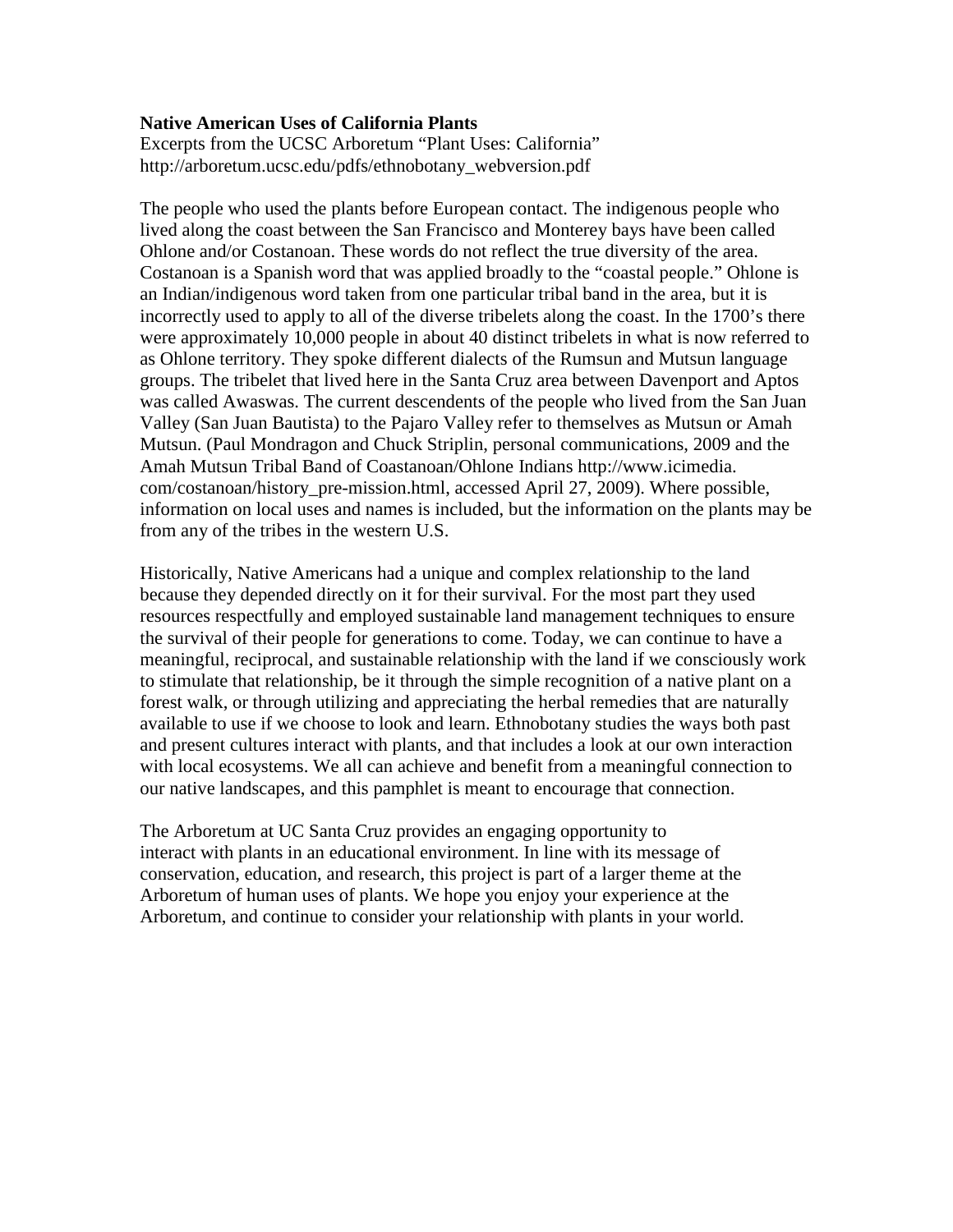## *Achillea millefolium*

Yarrow. Sunflower Family (Asteraceae)

Yarrow is a common and useful plant. The umbrella-like, flat top flowers are not visible for parts of the year because yarrow is deciduous. The leaves are finely divided and look feathery. The leaves can be used externally as an outdoor first aid to ease pain and stop bleeding wounds. The plant has compounds that are anti-inflammatory, meaning they reduce inflammation and pain, and hemostatic, meaning they control bleeding and stimulate clotting. Yarrow is used to bring relief for arthritis, toothaches, headaches, menstrual pain, digestive problems, and colds. Indians, such as the Shoshone, Chumash, Paiute, and Wasco, and others, applied a poultice of boiled or chewed leaves as a treatment for sores, burns, bruises, sprains, swellings, and even broken bones. The leaves and roots were chewed for tooth and gum aches, and a piece of leaf could be rolled and inserted into the cavity of a painful tooth to bring relief. Cecilia Garcia, a Chumash healer, comments that the Chumash (roughly Santa Barbara and environs) take their medicines "softly and neutrally". She recommends sucking on a yarrow leaf for pain until the leaf loses its flavor, thus allowing the plant to slowly give the proper dose of medicine that the body can absorb.

# *Rhamnus californica*

Coffeeberry, Puruuric. Buckthorn Family (Rhamnaceae)

Coffeeberry is a large shrub that can grow to be 4 to 10 feet tall. Its fruits are green, but become the color of roasted coffee they ripen—which is how it got its common name. Another characteristic that R. californica shares with coffee is that the berries are a strong laxative, especially when eaten raw. Some physicians today use R. californica as a substitute for R. purshiana, or Cascara Sagrada, which is widely accepted as a laxative and is available commercially in the form of tablets or liquid capsules. The Kawaiisu Indians used the mashed berries, sap, and leaves to stop bleeding and to heal infected sores, burns, and wounds. Coffeeberry can also be useful for inflammatory rheumatism, taken internally at a low dosage. The bark and berries of the coffeeberry were used to induce vomiting, and while some Indian tribes enjoyed the berries boiled and in jellies, other tribes considered them to be poisonous. The Mutsun people of the Monterey Bay and San Juan areas ate the berries raw and called them puruuric.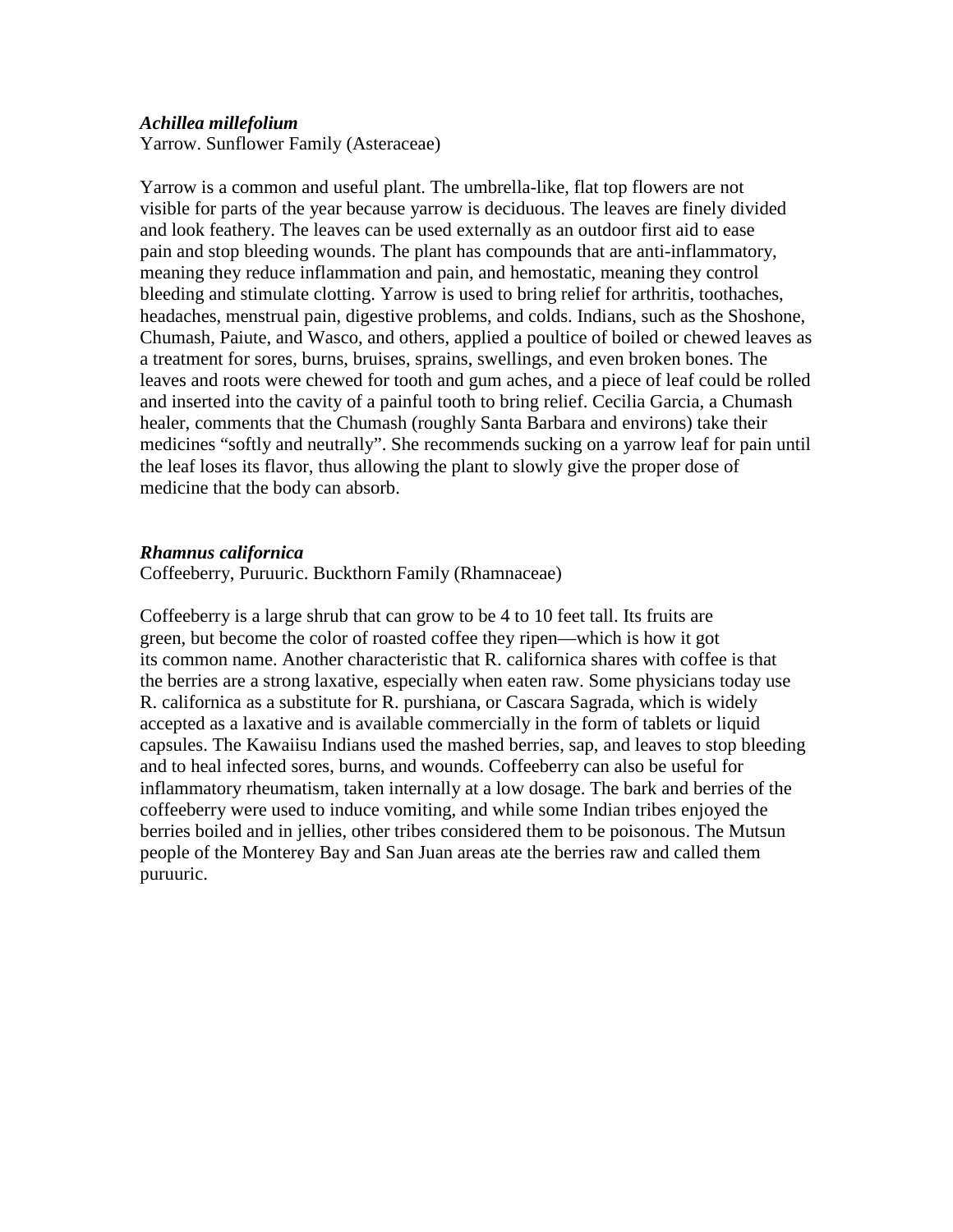# *Quercus agrifolia*

Coast Live Oak. Oak Family (Fagaceae)

For California Indian tribes, members of the Quercus genus probably constituted the most important food producing plant in California, with over three quarters of native Californians relying on acorns as a primary daily food. The coast live oak, with wide-spreading limbs and dense evergreen leaves, was one of the more desirable species of oak and is a common presence here in the Santa Cruz landscape. Acorns contain high levels of bitter tannins and therefore cannot be eaten raw, but must be ground into a powder and leached with fresh water until the tannins are washed away. There were many different ways to make the acorns palatable, but all techniques followed the same basic pattern. First the acorns were dried, the kernels were removed from the hulls, and then were either roasted or left raw and made ready for pounding. The kernels were pounded with stone mortars and pestles until the versatile acorn meal was produced. The acorn meal was then sifted and leached in fresh water many times until the tannins were gone and the water ran clear. Once the acorn meal was prepared, it could be used to make a variety of foods such as acorn soup, acorn mush, acorn bread, and a beverage that was used much like coffee. Acorns were an important staple crop because they are plentiful and nutritious, containing more fat than corn, high amounts of vitamins A and C, and essential amino acids that make them a prized food plant. Beyond their uses as food, acorns were important culturally and medicinally as well. The high tannins in the bark, acorns, and galls were helpful in treating bladder infections, washing open wounds, reducing inflammation, and regulating the bowels. Some tribes, such as the Luiseño, used the mold that grew on acorn mush as an (apparently) effective antibiotic, long before the discovery of penicillin in Western medicine.

# **Ribes spp.**

Currant, Gooseberry. Gooseberry Family (Grossulariaceae)

There are thirty species of currants and gooseberries recognized in California; all have leaves that resemble a maple leaf with rounded points, and all have small red to purple berries that are considered edible. California Indians used berries from many members of the Ribes genus to make jellies, preserves, beverages, and dried fruit snacks. Some species of Ribes, such as R. aureum, or the golden currant, and R. malvaceum, the chaparral currant, were especially prized as a tasty treat, while others, such as R. cereum, or bear currant, were edible but were mostly used as an emetic to induce vomiting. Pemmican was made by pounding ground meat, fat, and dried Ribes berries together, and it was considered a staple of the California Indian diet. Members of the Ribes genus were also used medicinally. The Paiute and Shoshone Indians used the inner bark of R. aureum as a poultice on sores and swelling. The Paiute used the powdered bark on sores and would chew on a piece of the root to ease sore throats. Currants and gooseberries can still be found in the California landscape today, and many contain high levels of vitamin C, phosphorus, and iron. Today you can find currant or gooseberry products in stores, though they may be from European varieties. Currants have been used by people worldwide to make jams, beverages, and dried fruit, though a majority of these are from the "currants" that are dried from currant-sized, small grapes.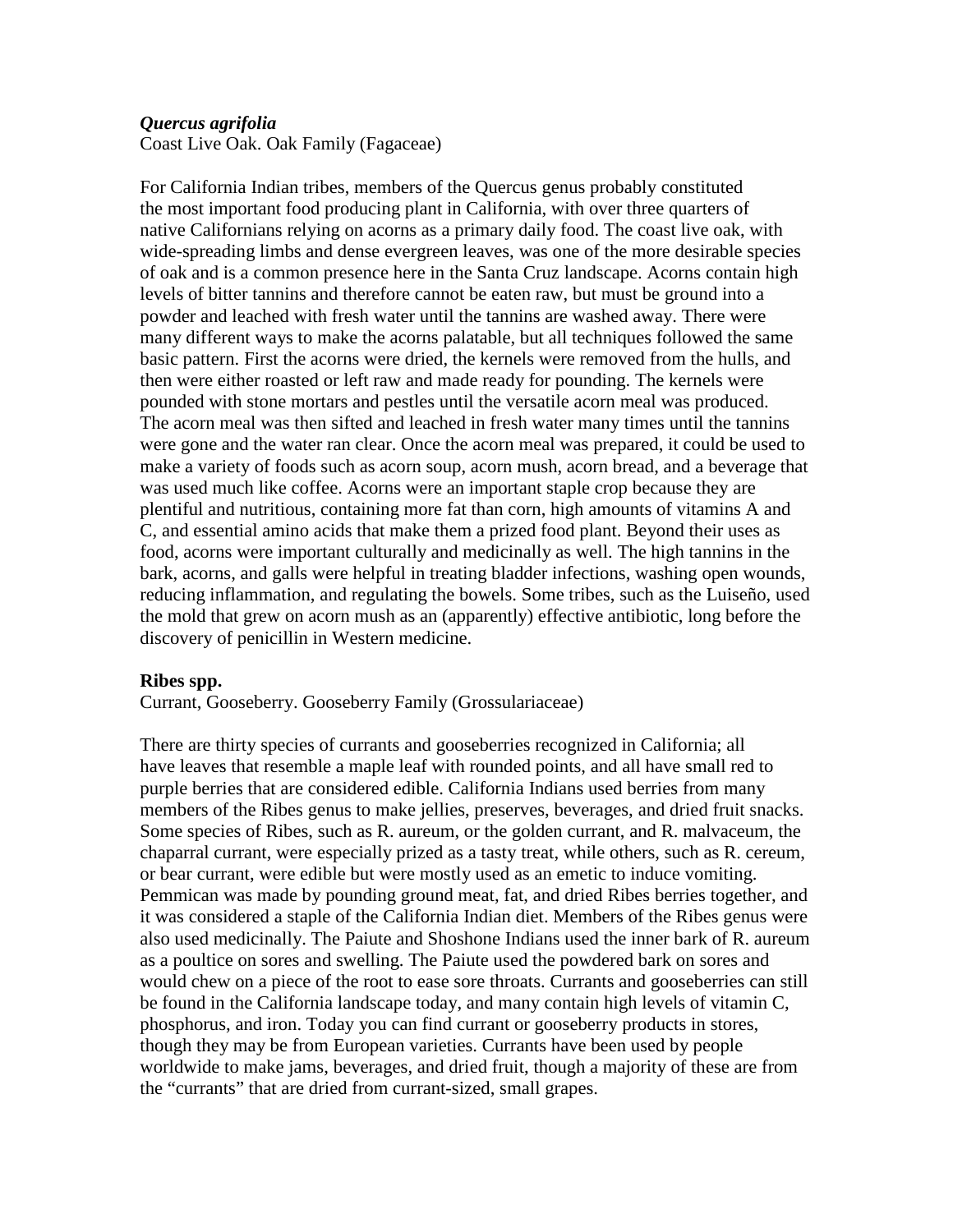#### *Clinopodium douglasii*

Yerba Buena. Mint Family (Lamiaceae)

Yerba buena is an understory vine that grows in mats and has opposite leaves. San Francisco was originally named after this sweet smelling, mint tasting plant, and although it was once widespread, today patches of it grow mostly in the redwood forests and woodlands of California. The leaves of yerba buena make one of the tastiest wild teas, and the natural spearmint-like flavor is soothing to the stomach. Yerba buena tea has been used by many cultures as a remedy for colds, fevers, stomach ache, gas, colic, menstrual cramps, and insomnia. The Chumash Indians used yerba buena to treat parasitic worm infections, and they also rubbed the leaves on themselves as a deodorant before hunting. If you would like to use this medicine, it is recommended that you plant some yerba buena in your garden and refrain from gathering in the wild, since its habitat and range have been affected by invasive species and habitat destruction. It is not the most rare native medicinal, but planting your own will help wild populations.

#### *Grindelia spp.*

Gumplant. Sunflower Family (Asteraceae)

This cheerful plant with yellow flowers gets the name gumplant from its sticky buds that were once chewed "like gum." We've tried it and it wasn't pleasant or like chewing gum. American Indian groups used the sticky buds and flowering heads Native American Uses of California Plants: Ethnobotany Arboretum ---— University of California, Santa Cruz for respiratory, skin, urinary, and digestive ailments such as asthma, bronchitis, kidney problems, bladder infections, poison oak inflammations, and general cuts, sores, and swellings. Gumplant is useful as an antispasmodic and expectorant because it relaxes bronchial passages, clears mucus, and desensitizes the bronchial nerve endings, making breathing easier. The Shoshone and the Blackfeet Indians of California used gumplant as a remedy for colds, making a medicinal tea from the leaves and especially the sticky flowers. Gumplant was also popular in California Indian medicine as treatment for poison oak inflammations because it increases surface blood supply to skin tissues and contains antimicrobial agents, thus stimulating the healing of tissue and the easing of inflammation. Gumplant is still used today as a modern remedy for poison oak; it is the main "itch relieving" ingredient in "Tecnu Extreme'", a mainstream skin product manufactured as a wash for poison oak and ivy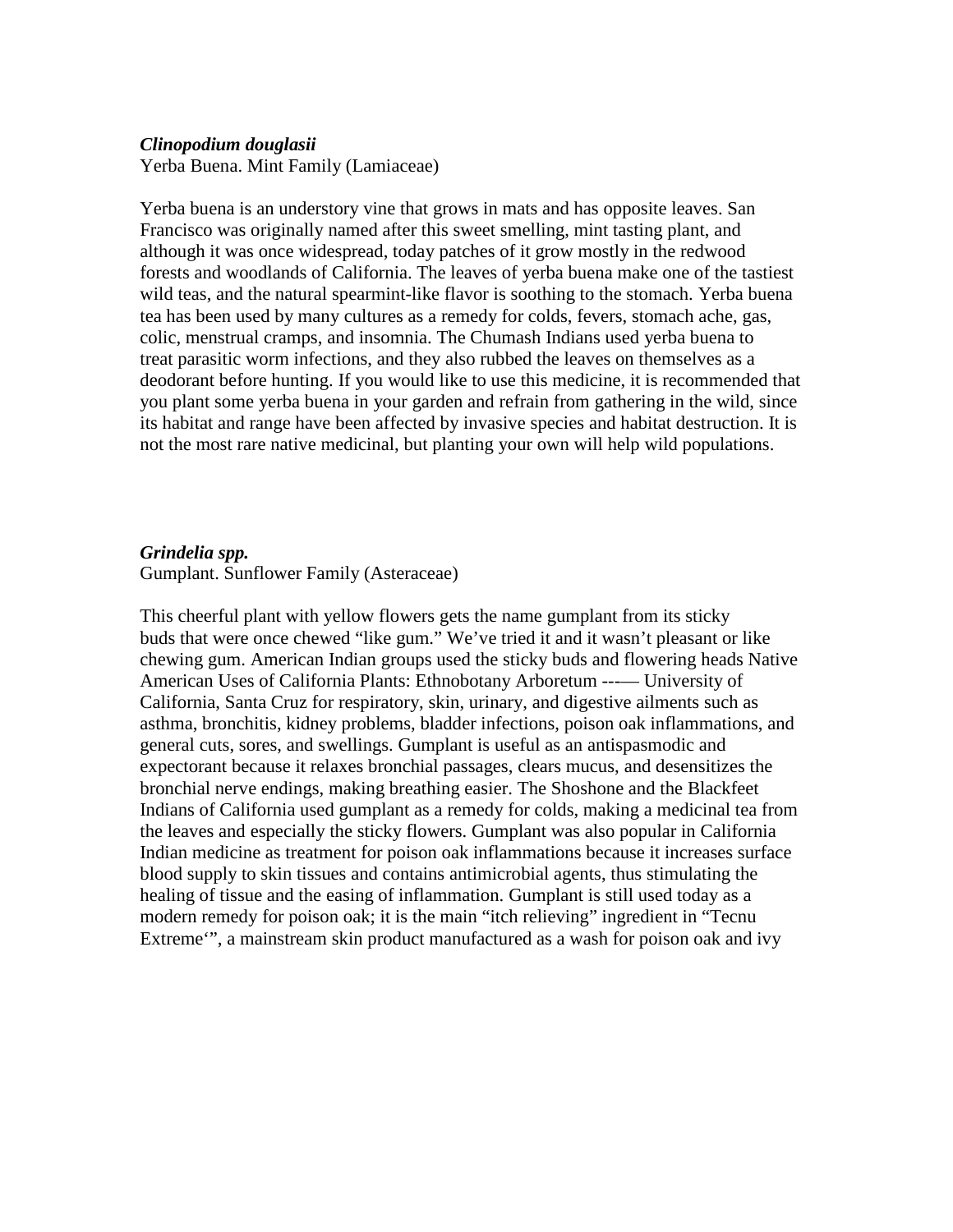### *Asarum caudatum*

Wild Ginger. Pipevine Family (Aristolochiaceae)

Wild ginger has glossy, dark green, heart shaped leaves about four inches across. It is a common sight along the damp, shady soil in mixed conifer and redwood forests. Various California Indian tribes used the warmed fresh leaves as a poultice to bring boils to a head. Similarly, a poultice could be used to relieve toothaches. Wild ginger was among the various plants that Native American Uses of California Plants: Ethnobotany Arboretum ---— University of California, Santa Cruz California Indians used as a sedative for nervousness, insomnia, and hysteria, and stems were placed in a baby's bed to promote calming and to relieve illness. A moist, soft poultice of the plant was also applied to a newborn's navel to prevent infection. A tea made from the leaves was used as a wash for sores and a tea made from the roots was drunk for indigestion, colds and constipation. Although some California Indians used this plant internally, today it is not recommended to take the plant internally due to possible mutagenic effects.

### *Artemisia californica*

Coastal Sagebrush. Sunflower Family (Asteraceae)

The coastal sagebrush smells similar to the mountain sagebrush (also on the ethnobotany tour), but has green to silver threadlike leaves, and grows along the California coast and in chaparral areas below 2,500 feet. The Luiseño and Cahuilla tribes used coastal sagebrush in girl's puberty rights; smoke from the leaves purified and perfumed the skin and clothes of the young girls in the ceremony. A tea of the stems and leaves was also used by women at the beginning of each menstrual period and after giving birth. For respiratory ailments, a decoction of the leaves and stems was used externally for the relief of colds, cough, and asthma, and a decoction was taken internally for bronchitis. Some tribes used a decoction of the plant as a bath for rheumatism. Some Indians of the California coast used the leaves to relieve tooth aches and as a poultice for wounds, and the Cahuilla chewed and smoked the leaves mixed with wild tobacco. The pungent smell of the coastal sagebrush makes it effective as an insect repellent, and some California Indian tribes wore necklaces of the stems to ward off bad spirits.